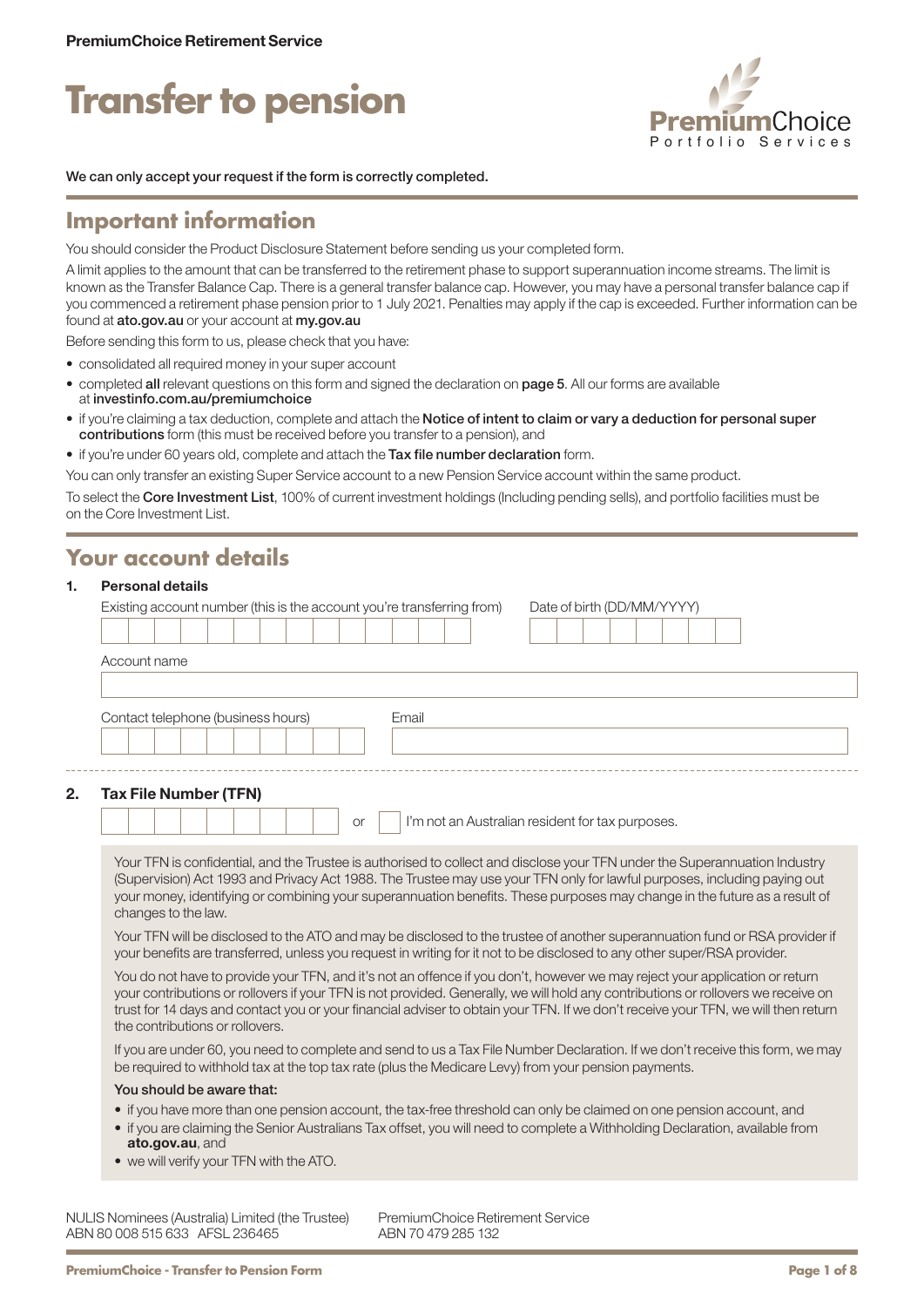## **Your pension details**

|    | ur pension aciuns                                                                                                                                                   |                                                                                                    |                                                                                                                   |                        |                                               |                      |  |  |  |  |
|----|---------------------------------------------------------------------------------------------------------------------------------------------------------------------|----------------------------------------------------------------------------------------------------|-------------------------------------------------------------------------------------------------------------------|------------------------|-----------------------------------------------|----------------------|--|--|--|--|
| 3. | <b>Investment List</b>                                                                                                                                              |                                                                                                    |                                                                                                                   |                        |                                               |                      |  |  |  |  |
|    | Please nominate which Investment List is to apply to your pension account:                                                                                          |                                                                                                    |                                                                                                                   |                        |                                               |                      |  |  |  |  |
|    | Core Investment List; OR                                                                                                                                            |                                                                                                    |                                                                                                                   |                        |                                               |                      |  |  |  |  |
|    | Full Investment List                                                                                                                                                |                                                                                                    |                                                                                                                   |                        |                                               |                      |  |  |  |  |
|    |                                                                                                                                                                     |                                                                                                    | If no nomination is made, no changes will be made to your current Investment list.                                |                        |                                               |                      |  |  |  |  |
|    | To select the Core Investment List, 100% of current investment holdings (Including pending sells), and portfolio facilities must be<br>on the Core Investment List. |                                                                                                    |                                                                                                                   |                        |                                               |                      |  |  |  |  |
| 4. | I'm starting my new Pension Service account:                                                                                                                        |                                                                                                    |                                                                                                                   |                        |                                               |                      |  |  |  |  |
|    |                                                                                                                                                                     |                                                                                                    | with 100% of my existing account (this will close your account and cancel any insurance cover). Go to Question 8. |                        |                                               |                      |  |  |  |  |
|    | with $ $ \$                                                                                                                                                         |                                                                                                    | from my existing account (minimum balance applies - refer to the relevant<br>Product Disclosure Statement).       |                        |                                               |                      |  |  |  |  |
|    | $\frac{1}{2}$<br>by leaving                                                                                                                                         |                                                                                                    | in my existing account (minimum balance applies - refer to the relevant<br>Product Disclosure Statement).         |                        |                                               |                      |  |  |  |  |
|    |                                                                                                                                                                     | transfer all investments proportionately.<br>transfer investments as specified in the table below: | transfer all investments leaving the balance in the Cash Account in my existing account.                          |                        |                                               |                      |  |  |  |  |
|    | Investment code<br>(mandatory)                                                                                                                                      | <b>Investment name</b><br>(optional)                                                               |                                                                                                                   | <b>Full</b><br>balance | <b>Dollar</b><br>value                        | Percentage<br>amount |  |  |  |  |
|    |                                                                                                                                                                     |                                                                                                    |                                                                                                                   |                        | \$                                            | $\%$                 |  |  |  |  |
|    |                                                                                                                                                                     |                                                                                                    |                                                                                                                   |                        | \$                                            | $\%$                 |  |  |  |  |
|    |                                                                                                                                                                     |                                                                                                    |                                                                                                                   |                        | \$                                            | $\%$                 |  |  |  |  |
|    |                                                                                                                                                                     |                                                                                                    |                                                                                                                   |                        |                                               |                      |  |  |  |  |
|    |                                                                                                                                                                     |                                                                                                    |                                                                                                                   |                        | \$                                            | %                    |  |  |  |  |
|    |                                                                                                                                                                     |                                                                                                    |                                                                                                                   |                        | \$                                            | $\%$                 |  |  |  |  |
|    |                                                                                                                                                                     |                                                                                                    |                                                                                                                   |                        | \$                                            | %                    |  |  |  |  |
|    |                                                                                                                                                                     |                                                                                                    |                                                                                                                   |                        | $\, \, \raisebox{12pt}{$\scriptstyle \circ$}$ | $\%$                 |  |  |  |  |
|    |                                                                                                                                                                     |                                                                                                    |                                                                                                                   |                        |                                               |                      |  |  |  |  |

N/A cash Account the control of the control of the control of the control of the control of the control of the control of the control of the control of the control of the control of the control of the control of the contro

#### 6. Specify the tax optimisation method to be used

First In First Out (FIFO)

----------

Highest Cost First Out (HCFO) – not available for SMA Model Portfolios.

 $\textcircled{S}$  %

 $\textcircled{S}$  %

 $\textcircled{S}$  %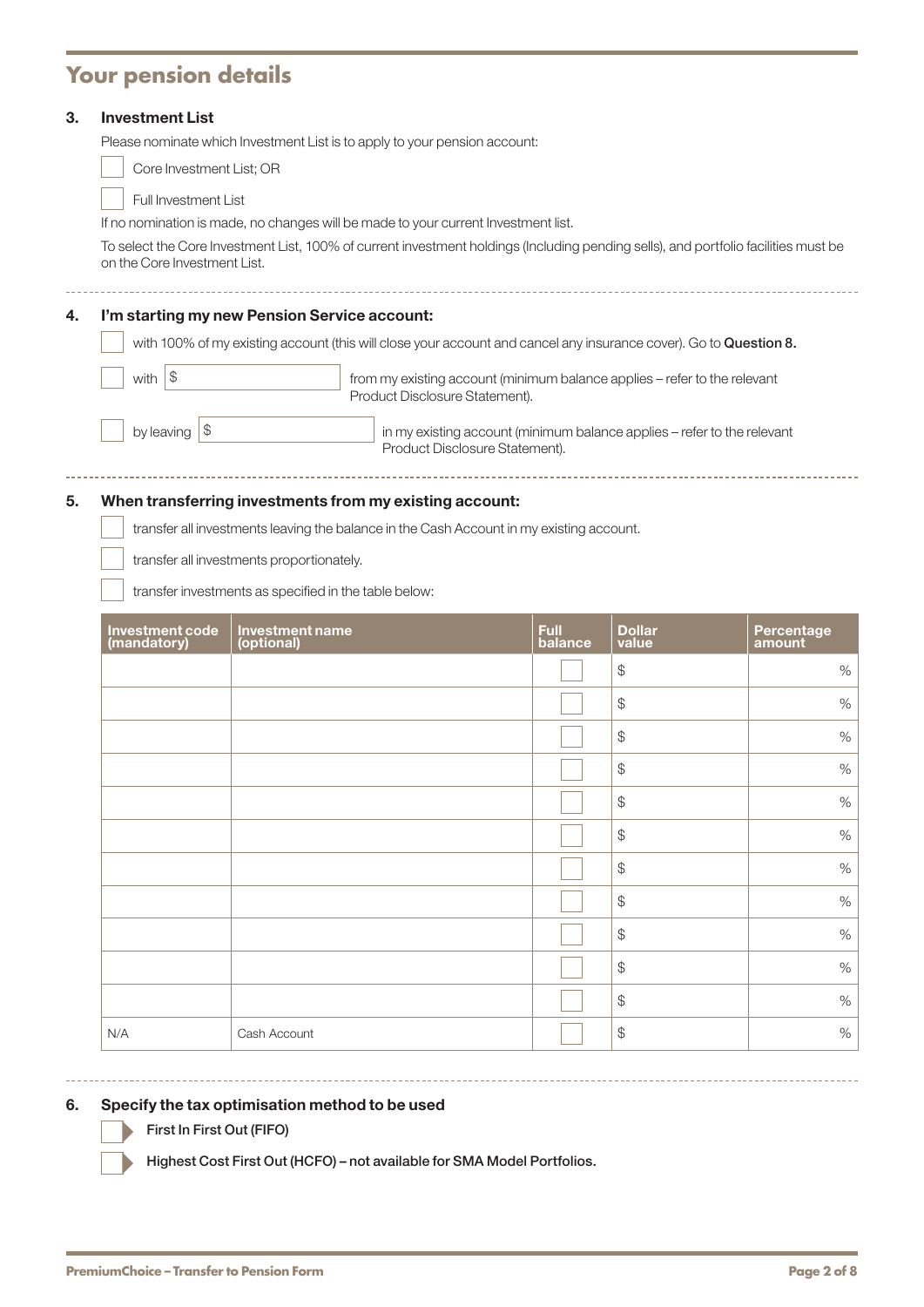## Your pension details continued

| 7.  | Do you want to specify the preservation components to be transferred to your new pension account? |                                                                                                                                                                                  |           |                                                                                                                                                                                                                                                                                                                                                                                                                                                                                                                                                                                                                          |  |  |  |  |
|-----|---------------------------------------------------------------------------------------------------|----------------------------------------------------------------------------------------------------------------------------------------------------------------------------------|-----------|--------------------------------------------------------------------------------------------------------------------------------------------------------------------------------------------------------------------------------------------------------------------------------------------------------------------------------------------------------------------------------------------------------------------------------------------------------------------------------------------------------------------------------------------------------------------------------------------------------------------------|--|--|--|--|
|     | No                                                                                                | Go to next question                                                                                                                                                              |           |                                                                                                                                                                                                                                                                                                                                                                                                                                                                                                                                                                                                                          |  |  |  |  |
|     | Yes                                                                                               | Transfer the preservation components specified below:                                                                                                                            |           |                                                                                                                                                                                                                                                                                                                                                                                                                                                                                                                                                                                                                          |  |  |  |  |
|     |                                                                                                   | Unrestricted non-preserved                                                                                                                                                       | \$        |                                                                                                                                                                                                                                                                                                                                                                                                                                                                                                                                                                                                                          |  |  |  |  |
|     |                                                                                                   | \$<br>Restricted non-preserved                                                                                                                                                   |           |                                                                                                                                                                                                                                                                                                                                                                                                                                                                                                                                                                                                                          |  |  |  |  |
|     |                                                                                                   | Preserved                                                                                                                                                                        | \$        |                                                                                                                                                                                                                                                                                                                                                                                                                                                                                                                                                                                                                          |  |  |  |  |
|     |                                                                                                   | non-preserved and then Preserved funds.                                                                                                                                          |           | Where no nomination is made, we'll transfer from Unrestricted non-preserved first, then Restricted                                                                                                                                                                                                                                                                                                                                                                                                                                                                                                                       |  |  |  |  |
| 8.  | No<br>Yes                                                                                         | <b>Claiming a tax deduction</b><br>super account in the current or previous financial year?<br>Go to next question                                                               |           | Before your balance is transferred to pension, do you want to claim a tax deduction on any personal contributions made to your<br>Complete the Notice of intent to claim or vary a deduction for personal super contributions form on page 11                                                                                                                                                                                                                                                                                                                                                                            |  |  |  |  |
|     |                                                                                                   | and attach it to this form                                                                                                                                                       |           |                                                                                                                                                                                                                                                                                                                                                                                                                                                                                                                                                                                                                          |  |  |  |  |
| 9.  | I declare that:                                                                                   | <b>Condition of release</b> (You can choose only one option)<br>I'm aged 60 to 64 and have left the service of an employer since reaching the age of 60.<br>I'm aged 65 or over. |           | I'm starting a Transition to Retirement (TTR) pension (having reached my preservation age).<br>I'm permanently retired (having reached my preservation age) and don't intend to go back to work.                                                                                                                                                                                                                                                                                                                                                                                                                         |  |  |  |  |
|     |                                                                                                   |                                                                                                                                                                                  |           |                                                                                                                                                                                                                                                                                                                                                                                                                                                                                                                                                                                                                          |  |  |  |  |
| 10. |                                                                                                   | Name of financial institution                                                                                                                                                    |           | Nominate your financial institution account details where pension payments should be made<br>Name of account                                                                                                                                                                                                                                                                                                                                                                                                                                                                                                             |  |  |  |  |
|     |                                                                                                   |                                                                                                                                                                                  |           |                                                                                                                                                                                                                                                                                                                                                                                                                                                                                                                                                                                                                          |  |  |  |  |
|     | <b>BSB</b>                                                                                        |                                                                                                                                                                                  |           | Account number                                                                                                                                                                                                                                                                                                                                                                                                                                                                                                                                                                                                           |  |  |  |  |
| 11. |                                                                                                   | Select the frequency of your pension payments                                                                                                                                    |           |                                                                                                                                                                                                                                                                                                                                                                                                                                                                                                                                                                                                                          |  |  |  |  |
|     | Fortnightly                                                                                       | Monthly<br>If you do not make a choice we'll assume monthly.                                                                                                                     | Quarterly | Half-yearly<br>Yearly                                                                                                                                                                                                                                                                                                                                                                                                                                                                                                                                                                                                    |  |  |  |  |
|     |                                                                                                   | The minimum allowed amount. Please go to Question 14.<br>\$<br>A specified amount*<br>it does not fall within the limits.                                                        | рa        | 12. What annual income amount (before tax) do you want to receive? (You can choose only one option)<br>The maximum allowed amount (applies to a TTR pension only). Please go to Question 14.<br>$\$\$<br>per payment<br>OR  <br>This must be within the required minimum and maximum (if applicable) limits. Where an annual specified amount is selected<br>and we receive this request during the financial year, we'll pro rata your payments by dividing the annual specified amount by<br>the frequency selected to determine a per payment amount. We'll adjust your specified amount to the minimum or maximum if |  |  |  |  |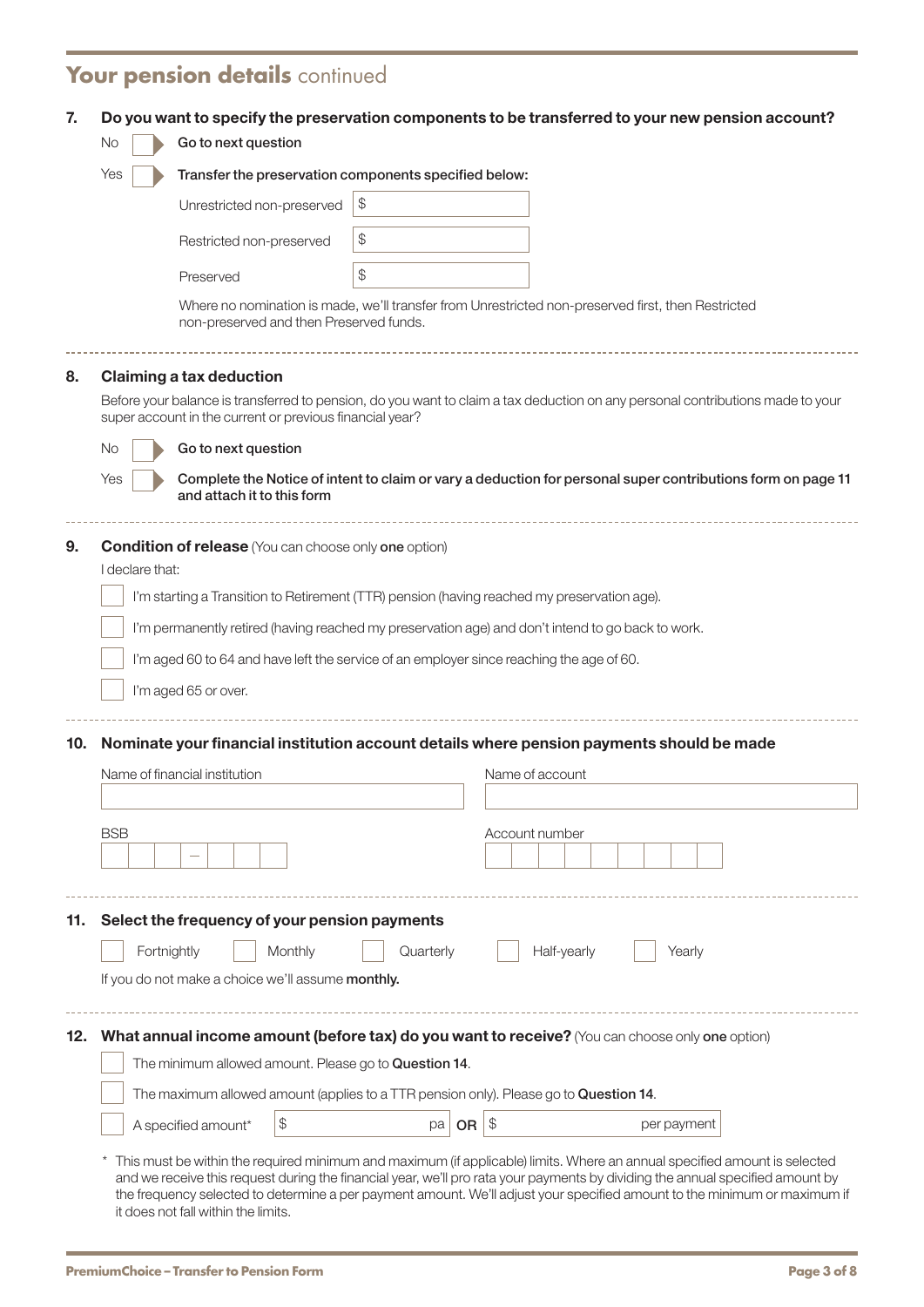| 13. | If you have selected a specified amount, do you want the amount increased each year?                                                                                               |                                      |  |                |                                                                                      |                                                                              |                     |  |  |  |
|-----|------------------------------------------------------------------------------------------------------------------------------------------------------------------------------------|--------------------------------------|--|----------------|--------------------------------------------------------------------------------------|------------------------------------------------------------------------------|---------------------|--|--|--|
|     | No<br>Go to next question                                                                                                                                                          |                                      |  |                |                                                                                      |                                                                              |                     |  |  |  |
|     | Yes                                                                                                                                                                                | Select the amount of annual increase |  | %<br><b>or</b> | <b>CPI</b>                                                                           |                                                                              |                     |  |  |  |
| 14. | When do you want your pension payments to start?<br>Preferred start date (DD/MM/YYYY)                                                                                              |                                      |  |                |                                                                                      |                                                                              |                     |  |  |  |
|     | If we are unable to meet this date, we'll use the next available date after we complete processing your application.                                                               |                                      |  |                |                                                                                      |                                                                              |                     |  |  |  |
|     | <b>Your beneficiary nomination</b>                                                                                                                                                 |                                      |  |                |                                                                                      |                                                                              |                     |  |  |  |
| 15. | Please select one of the following options below                                                                                                                                   |                                      |  |                |                                                                                      |                                                                              |                     |  |  |  |
|     | Carry over my<br>current nomination                                                                                                                                                |                                      |  |                |                                                                                      | This will carry over the nomination on your account specified in Question 1. |                     |  |  |  |
|     | Create a new<br>beneficiary nomination                                                                                                                                             |                                      |  |                | I have provided a new nomination in the attached <b>Beneficiary nomination</b> form. |                                                                              |                     |  |  |  |
|     | This nomination directs who your pension is to revert to in the event of your death.<br>Create a reversionary<br>nomination<br>Complete the reversionary nomination details below. |                                      |  |                |                                                                                      |                                                                              |                     |  |  |  |
|     | Name of reversions in beneficiary                                                                                                                                                  |                                      |  |                |                                                                                      | Relationship to you<br>Only the following options con                        | Portion<br>of total |  |  |  |

| Name of reversionary beneficiary<br>Please print full name | Gender | Date of birth<br>(DD/MM/YYYY) | <b>Relationship to you</b><br>Only the following options can<br>be accepted | Portion<br>of total<br>benefit |
|------------------------------------------------------------|--------|-------------------------------|-----------------------------------------------------------------------------|--------------------------------|
|                                                            |        |                               | Spouse<br>$Child^*$<br>Financial dependant<br>Interdependency relationship  | 100%                           |

\* If you're nominating a child as the beneficiary of a reversionary pension, the child must be under the age of 18, or between 18 and 25 and financially dependent upon you, or disabled at the time of your death to receive a reversionary pension. If the child is not disabled the pension must be taken as a lump sum at age 25.

The reversionary pensioner relationship indicated in the table above will need to exist at the date of your death to be valid. Any valid reversionary pensioner nomination will override a binding death benefit nomination.

## **Adviser Service Fee**

#### 16. Have you negotiated an advice fee with your financial adviser?

No Go to Applicant declaration

Yes You'll need to complete an **Adviser Service Fee** form.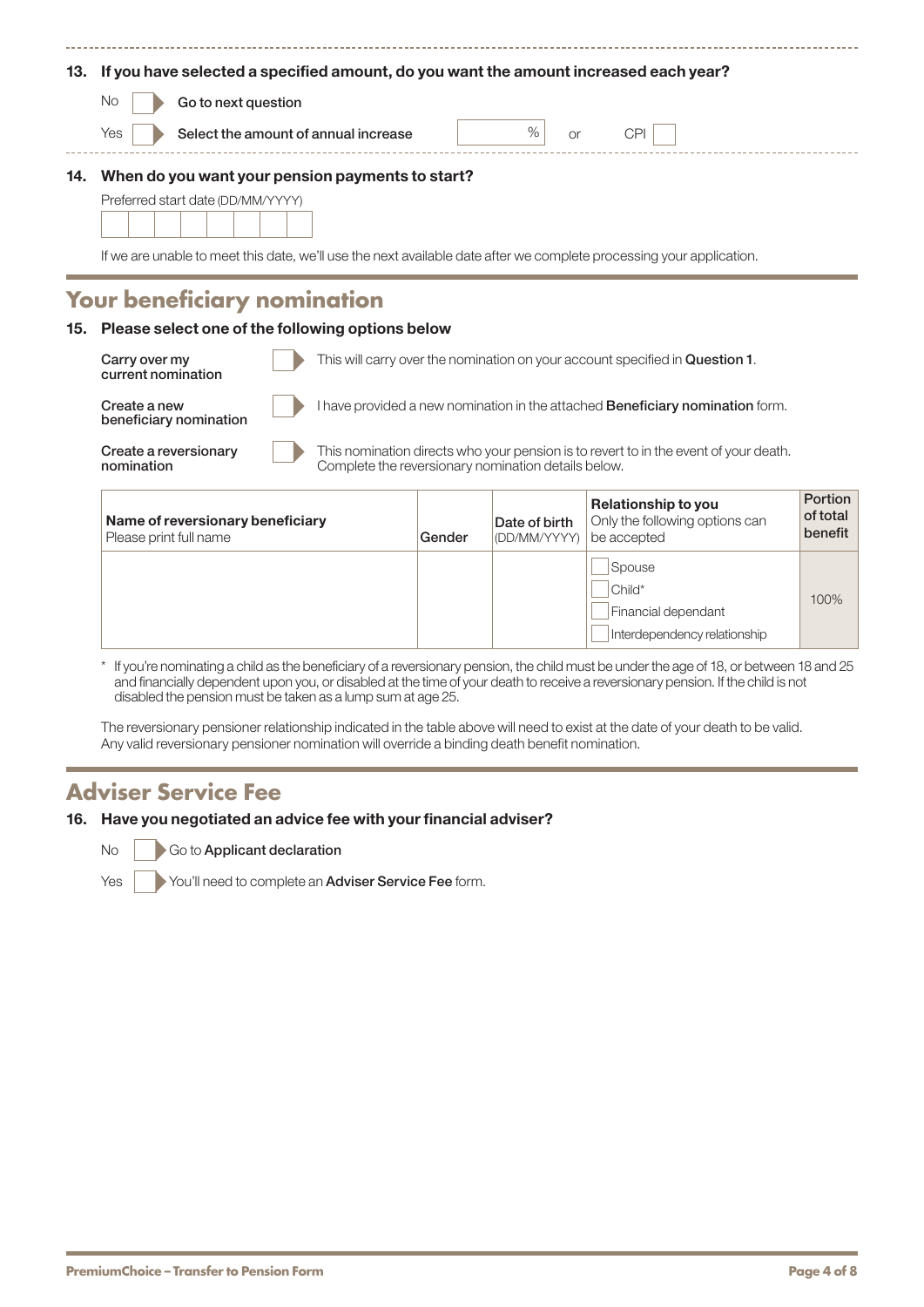## **Applicant declaration**

#### Member acceptance

I have received and read the current Product Disclosure Statement (PDS).

I understand that if the Core Investment List has been selected on my target account, but an option outside the Core Investment List is held, I accept that I will pay the administration fees applicable to the full Investment List.

I apply to open a Pension account in my capacity as a member of the PremiumChoice Retirement Service (the Fund) on terms set out in the Trust Deed for the Fund and this application form. I agree to be bound by the Trust Deed (as amended, supplemented or replaced from time to time) in respect of any interest that I hold at any time in the Fund.

I am eligible to contribute to the Fund or have contributions made on my behalf. I acknowledge that it is my responsibility to be fully informed about any investment I consider for inclusion in my portfolio at all times. I am eligible to start a pension.

#### Applicant declaration

As far as I am aware, everything I have provided in this form is true and complete, and if there are any changes to this information in the future, I will advise the Trustee as soon as possible.

#### Offer within Australia

I understand that this offer is made in Australia in accordance with Australian laws and my account will be regulated by these laws.

#### Understanding investment risk

An investment in PremiumChoice Retirement Service is subject to investment risk including possible delays in repayment and loss of income and capital invested.

• I acknowledge and accept that where I have invested into an illiquid investment option or an investment option I have has become illiquid, then the Trustee may take longer than 30 days to sell down my investment option.

#### Outliving your Pension

I understand that my investment is not guaranteed for life and I may outlive my retirement savings. When this account balance runs out, the pension payments will cease.

#### Investment strategy

I instruct the Trustee to transfer the investments held in my PremiumChoice Retirement Service account/s. In giving this instruction I have considered the information disclosed in the Investment Menu, all current PDS and other disclosure documents for each investment selected, and determined the investments are appropriate for me.

#### My financial adviser

I appoint my financial adviser to transact on my behalf, issue investment and corporate action instructions, obtain and receive information and reports about my account and investments.

I understand the Trustee may refuse to act on my financial adviser's instructions and requests for information. Any withdrawal requests payable to a third party must be provided by me. I understand that the Trustee may vary the terms of my financial adviser's appointment by giving prior notice to me.

I agree to release, discharge and indemnify the Trustee from and against any liabilities, costs or losses that may occur in connection with my financial adviser's appointment.

#### Beneficiary nomination

I've read and understood the information provided in the **PDS**.

I request the Trustee accept my beneficiary nomination. I understand I should review my nomination regularly, especially when my circumstances change (eg marriage, having children or any other life-changing event), to ensure my nomination is always up to date.

#### **Statements**

I agree to six monthly and annual statements and transaction confirmations being made available at [investinfo.com.au/](http://investinfo.com.au/premiumchoice) [premiumchoice](http://investinfo.com.au/premiumchoice)

#### Cooling-off

I understand that if this product does not suit me, I have 14 days after opening the account to advise the Trustee to close my account. For further information on cooling-off, please refer to the current PDS.

#### Notification of changes

I acknowledge and agree that without limitation, the Trustee may give me notice of any material change to a matter or significant event in respect of my account or interest in the Fund (an Event Notice) by either (in its discretion):

- sending the Event Notice to an email address as notified from time to time by me or my agent to the Trustee or its agent; or
- making the Event Notice available for free download (by me or my agent) at [investinfo.com.au/premiumchoice](http://investinfo.com.au/premiumchoice)

I acknowledge and agree that:

- the Trustee may provide me with PDS updates of information that is not materially adverse (Non-Adverse Updates) by making available such Non-Adverse Updates for free download by me or my agent at [investinfo.com.au/](http://investinfo.com.au/premiumchoice) [premiumchoice](http://investinfo.com.au/premiumchoice); and
- I will not receive advance notice of Non-Adverse Updates and can obtain on request from the Trustee at no charge, a paper copy of any Non-Adverse Update.

#### **Privacy**

I acknowledge that I have access to the IOOF Group's Privacy Policy and agree that any member of the IOOF Group may collect, use, disclose and handle my personal information in a manner set out in the IOOF Group's Privacy Policy available at [investinfo.com.au/premiumchoice](http://investinfo.com.au/premiumchoice)

#### Signature of Applicant or Attorney

Name

| Date (DD/MM/YYYY) |  |  |  |  |  |  |  |
|-------------------|--|--|--|--|--|--|--|
|                   |  |  |  |  |  |  |  |

If signed under Power of Attorney: Attorneys must attach a certified copy of the Power of Attorney and identification for themselves (go to [investinfo.com.au/premiumchoice](http://investinfo.com.au/premiumchoice) to download the relevant identification form) if not already supplied. The Attorney hereby certifies that he/she has not received notice of any limitation or revocation of his/her Power of Attorney and is also authorised to sign this form.

Power of Attorney documents can't be accepted by fax.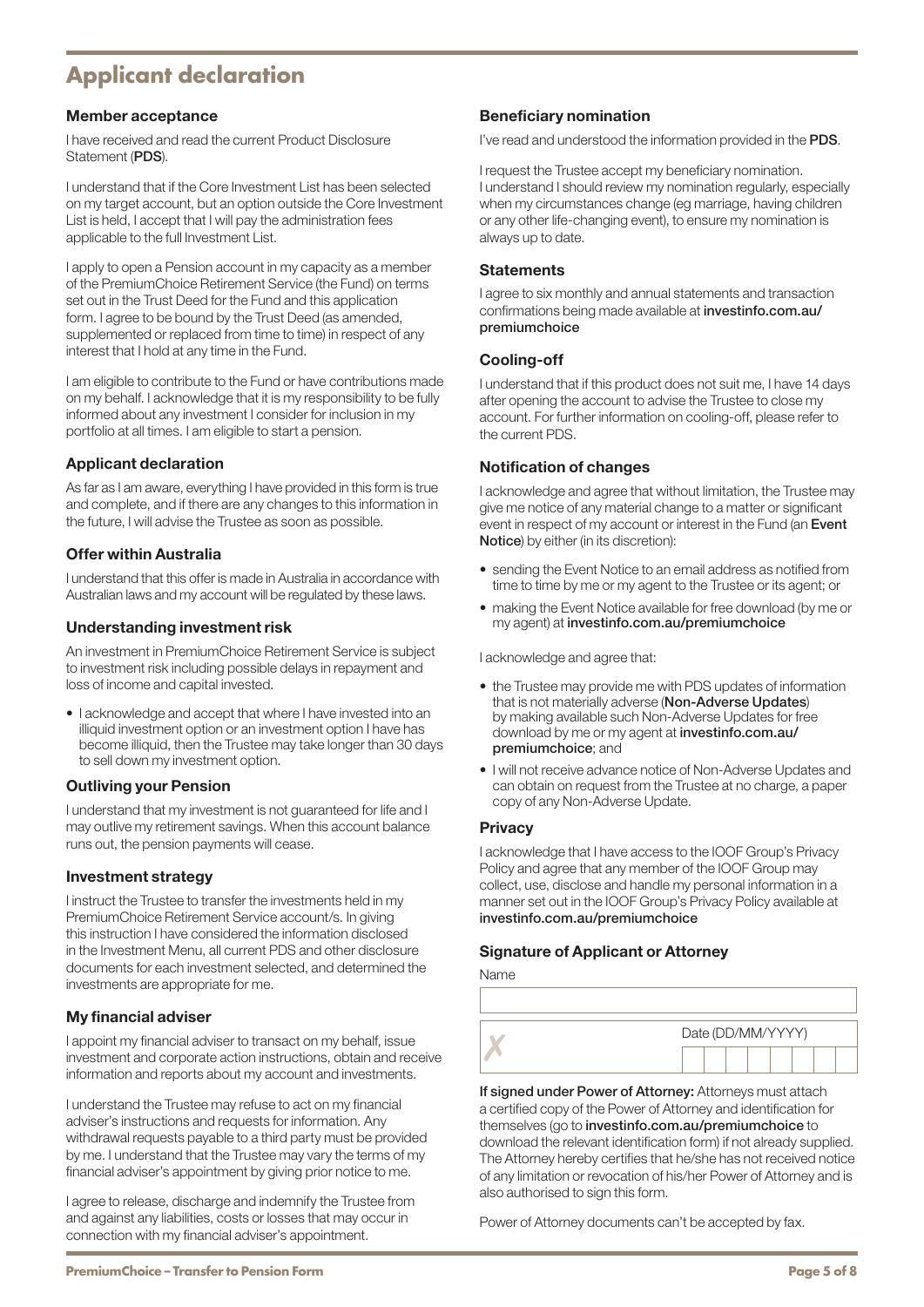## **Send us your form**

Please scan and email your completed, signed and dated form to us at [premiumchoice@investinfo.com.au](mailto:premiumchoice@investinfo.com.au), fax to 03 9869 1595 or you can mail it to:

#### PremiumChoice Client Services GPO Box 1610 MELBOURNE VIC 3001

If you have any questions, please speak with your financial adviser, call us on 1300 880 054 Monday to Friday between 8.00 am and 6.00 pm (AEST/AEDT) or visit [investinfo.com.au/premiumchoice](http://investinfo.com.au/premiumchoice)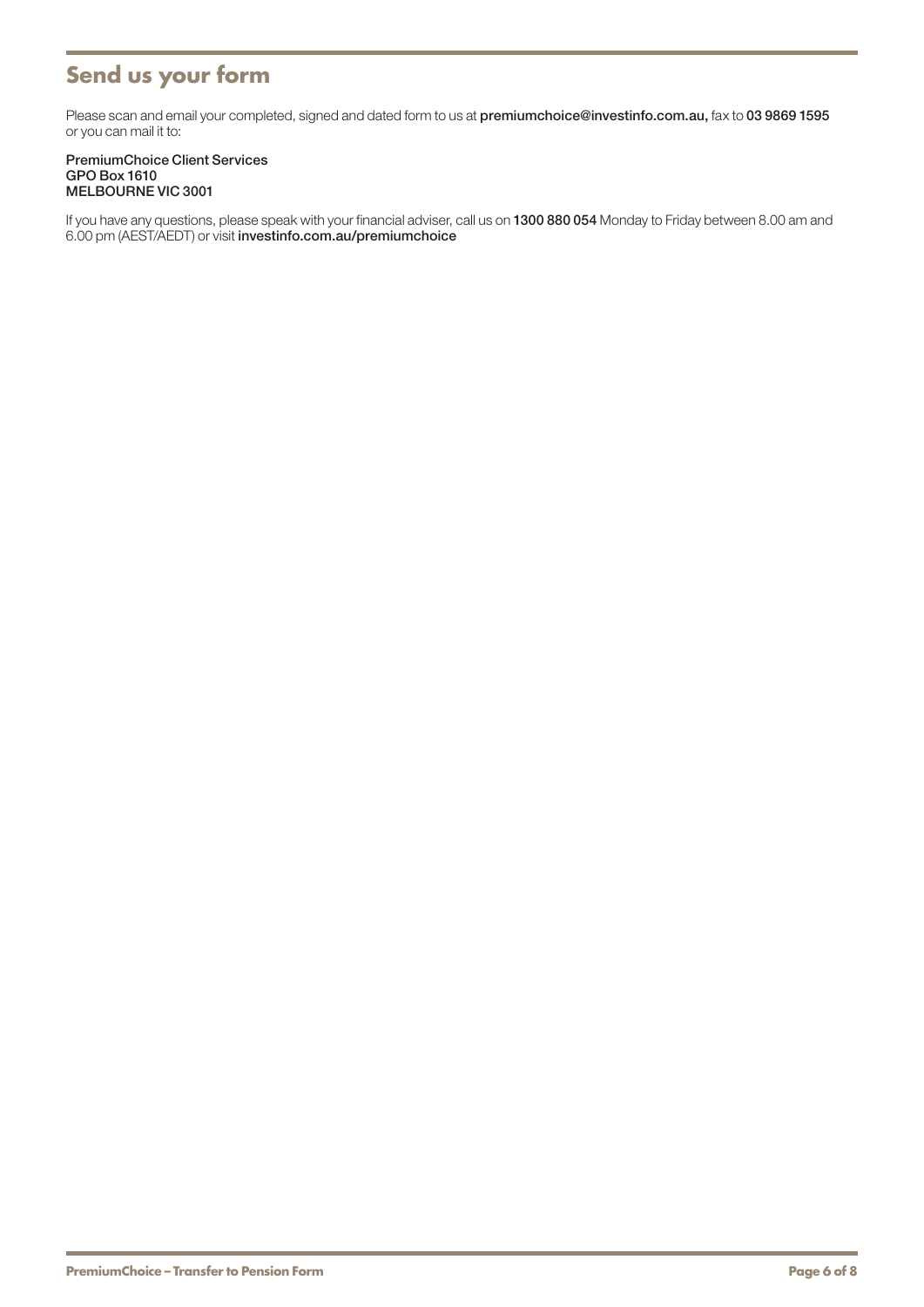## **This section is for financial adviser use only**

Was Personal Advice provided for this transaction?

| Yes |  | Νo |  |
|-----|--|----|--|
|-----|--|----|--|

If you don't answer this question we'll assume the answer is 'No'.

#### Financial adviser details

I declare that I've provided the client with the Product Disclosure Statement and agree:

- that my remuneration specified in this form is only for advice on my client's account and not for any other advice or service
- where the Adviser Service Fee is to be shared with other parties I have obtained and documented the client's clear authority and consent for this to take place
- to only provide instructions where my client has not withdrawn my authority to do so, and
- to review with my client the ongoing suitability of any investments I have recommended to my client.

#### Signature of financial adviser

Name of financial adviser

| Date (DD/MM/YYYY) |
|-------------------|
|                   |

#### Financial adviser details

| Name         | Financial adviser code |
|--------------|------------------------|
|              |                        |
| Dealer Group | Contact number         |
|              |                        |
|              |                        |

#### Record of identification

Please complete the Record of identification below.

Applicant



Please complete if payments are to be made to a third party bank account. If the account is in joint names, proof of identity is required for each account holder.

| סו<br><b>Document Details</b> | <b>Document 1</b> | <b>Document 2</b> |
|-------------------------------|-------------------|-------------------|
| Verified from                 | Original          | Original          |
|                               | Certified copy    | Certified copy    |
| Document issuer               |                   |                   |
| Issue date                    |                   |                   |
| Expiry date                   |                   |                   |
| Document number               |                   |                   |
| Accredited                    | N/A               | N/A               |
| English translation           | Sighted           | Sighted           |

| ID<br><b>Document Details</b> | <b>Document 1</b> | <b>Document 2</b> |
|-------------------------------|-------------------|-------------------|
| Verified from                 | Original          | Original          |
|                               | Certified copy    | Certified copy    |
| Document issuer               |                   |                   |
| Issue date                    |                   |                   |
| Expiry date                   |                   |                   |
| Document number               |                   |                   |
| Accredited                    | N/A               | N/A               |
| English translation           | Sighted           | Sighted           |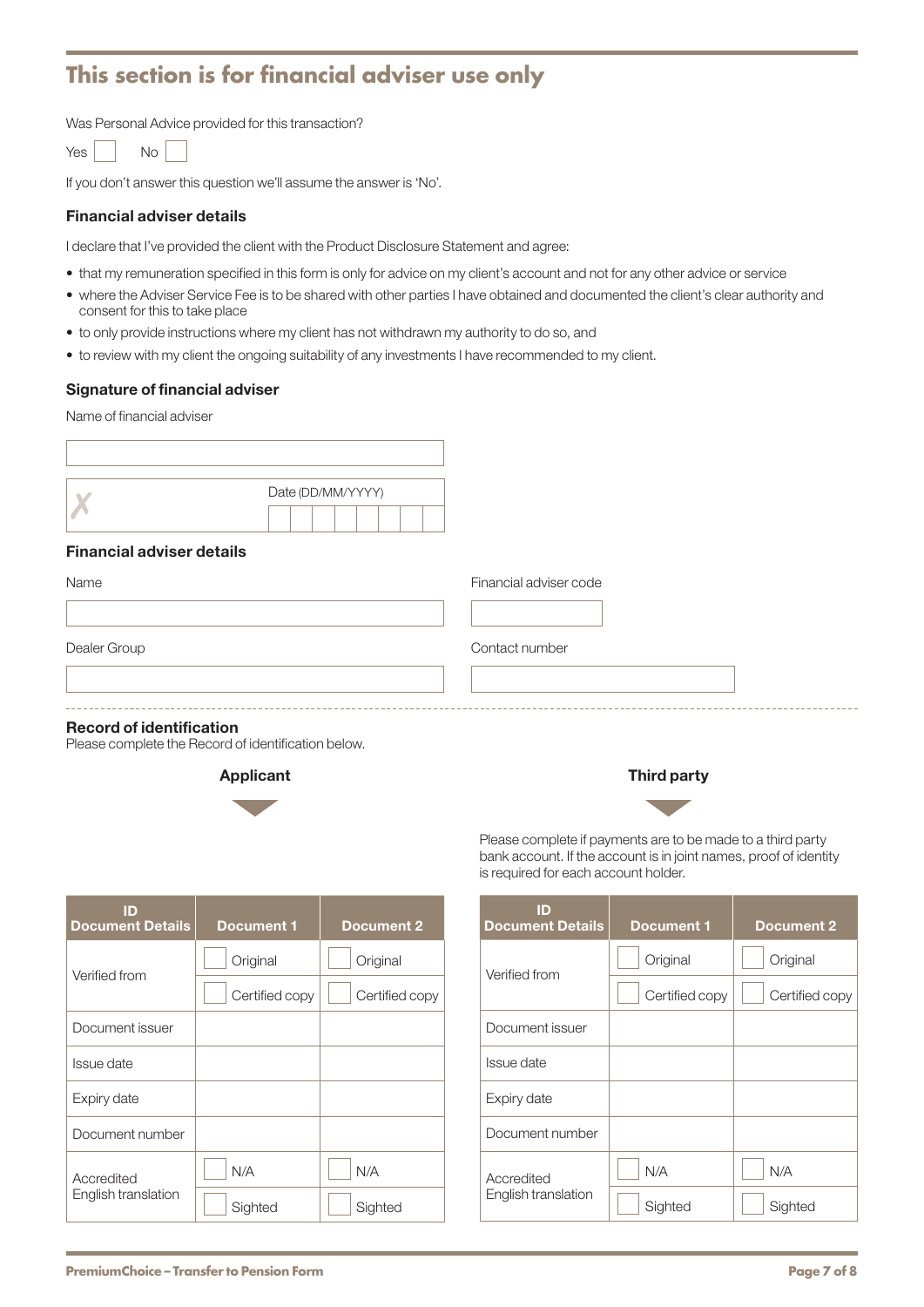This page has been left blank intentionally.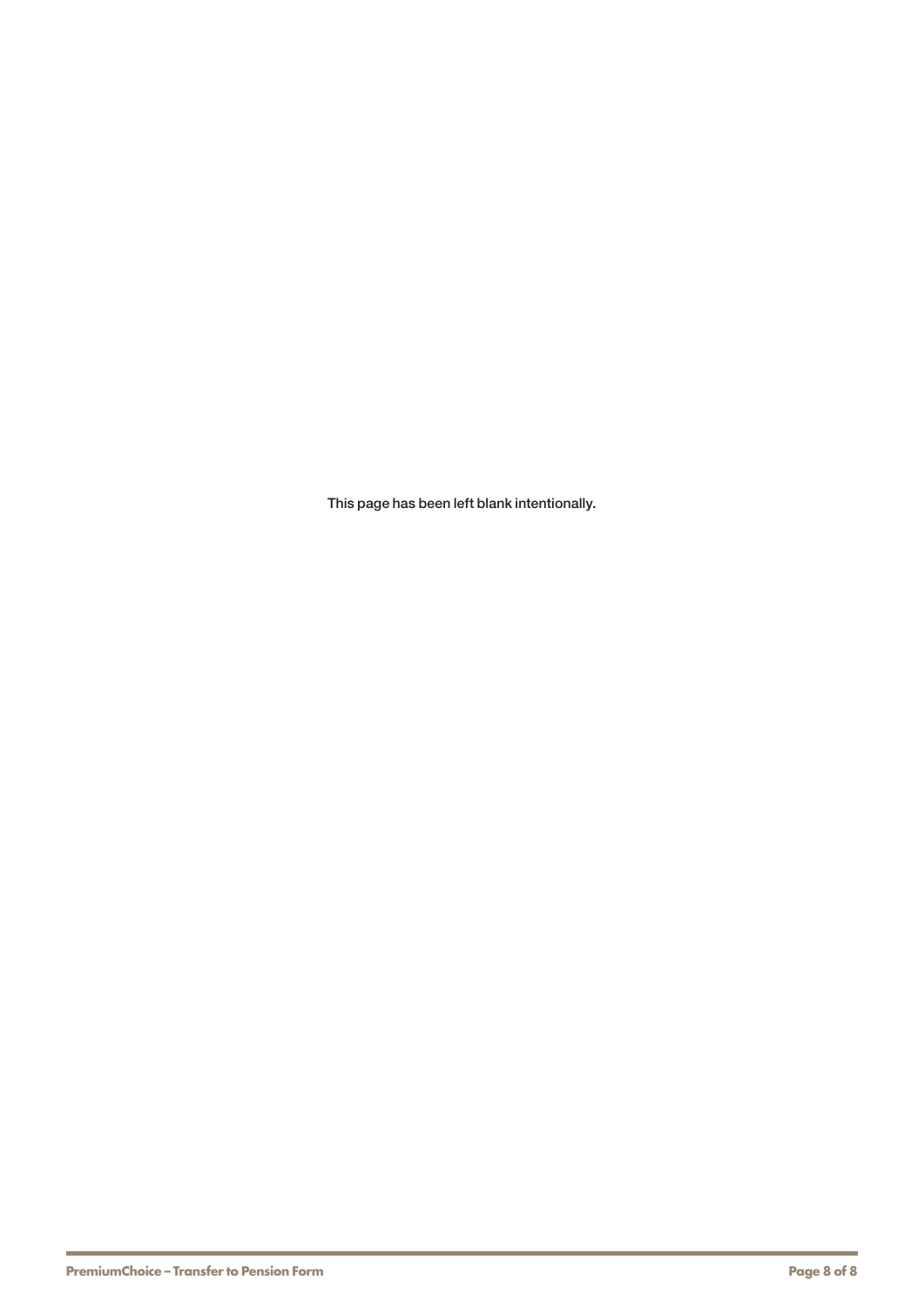## **Tax file number declaration**



## **Important information**

#### This is NOT an application for a tax file number. To be signed by you, the PAYEE.

• Read all the instructions provided before you complete this declaration.

## **Your personal details**



Your TFN is confidential, and the Trustee is authorised to collect and disclose your TFN under the Superannuation Industry (Supervision) Act 1993 and Privacy Act 1988. The Trustee may use your TFN only for lawful purposes, including paying out your money, identifying or combining your superannuation benefits. These purposes may change in the future as a result of changes to the law.

Your TFN will be disclosed to the ATO and may be disclosed to the trustee of another superannuation fund or RSA provider if your benefits are transferred, unless you request in writing for it not to be disclosed to any other super/RSA provider.

You do not have to provide your TFN, and it's not an offence if you don't, however we may reject your application or return your contributions or rollovers if your TFN is not provided.

Generally, we will hold any contributions or rollovers we receive on trust for 14 days and contact you or your financial adviser to obtain your TFN. If we don't receive your TFN, we will then return the contributions or rollovers.

If you are under 60, you need to complete and send to us a Tax File Number Declaration. If we don't receive this form, we may be required to withhold tax at the top tax rate (plus the Medicare Levy) from your pension payments.

#### You should be aware that:

- if you have more than one pension account, the tax-free threshold can only be claimed on one pension account
- if you are claiming the seniors or pensioners tax offset, or the zone, overseas forces or invalid and invalid carer tax offset, you will need to complete a Withholding Declaration, available from the ATO at ato.gov.au and
- we will verify your TFN with the ATO

#### 2. What is your name?

|    | $\frac{1}{2}$                                                                                     |             |             |         |  |  |
|----|---------------------------------------------------------------------------------------------------|-------------|-------------|---------|--|--|
|    | Title                                                                                             |             | First name  |         |  |  |
|    | Miss<br>Mr<br><b>Mrs</b><br>Ms                                                                    | Other       |             |         |  |  |
|    | Middle name                                                                                       |             | Family name |         |  |  |
|    |                                                                                                   |             |             |         |  |  |
| 3. | If you have changed your name since you last dealt with the ATO, show your previous name details. |             |             |         |  |  |
|    | Title                                                                                             |             | First name  |         |  |  |
|    | Mr<br><b>Miss</b><br><b>Mrs</b><br>Ms                                                             | Other       |             |         |  |  |
|    | Middle name                                                                                       |             | Family name |         |  |  |
|    |                                                                                                   |             |             |         |  |  |
|    |                                                                                                   |             |             |         |  |  |
| 4. | What is your date of birth? (DD/MM/YYYY)                                                          |             |             |         |  |  |
|    |                                                                                                   |             |             |         |  |  |
|    |                                                                                                   |             |             |         |  |  |
| 5. | What is your home address?                                                                        |             |             |         |  |  |
|    | Your residential address can't be a PO Box.                                                       |             |             |         |  |  |
|    | Unit number<br>Street number                                                                      | Street name |             |         |  |  |
|    |                                                                                                   |             |             |         |  |  |
|    | Suburb                                                                                            | State       | Postcode    | Country |  |  |
|    |                                                                                                   |             |             |         |  |  |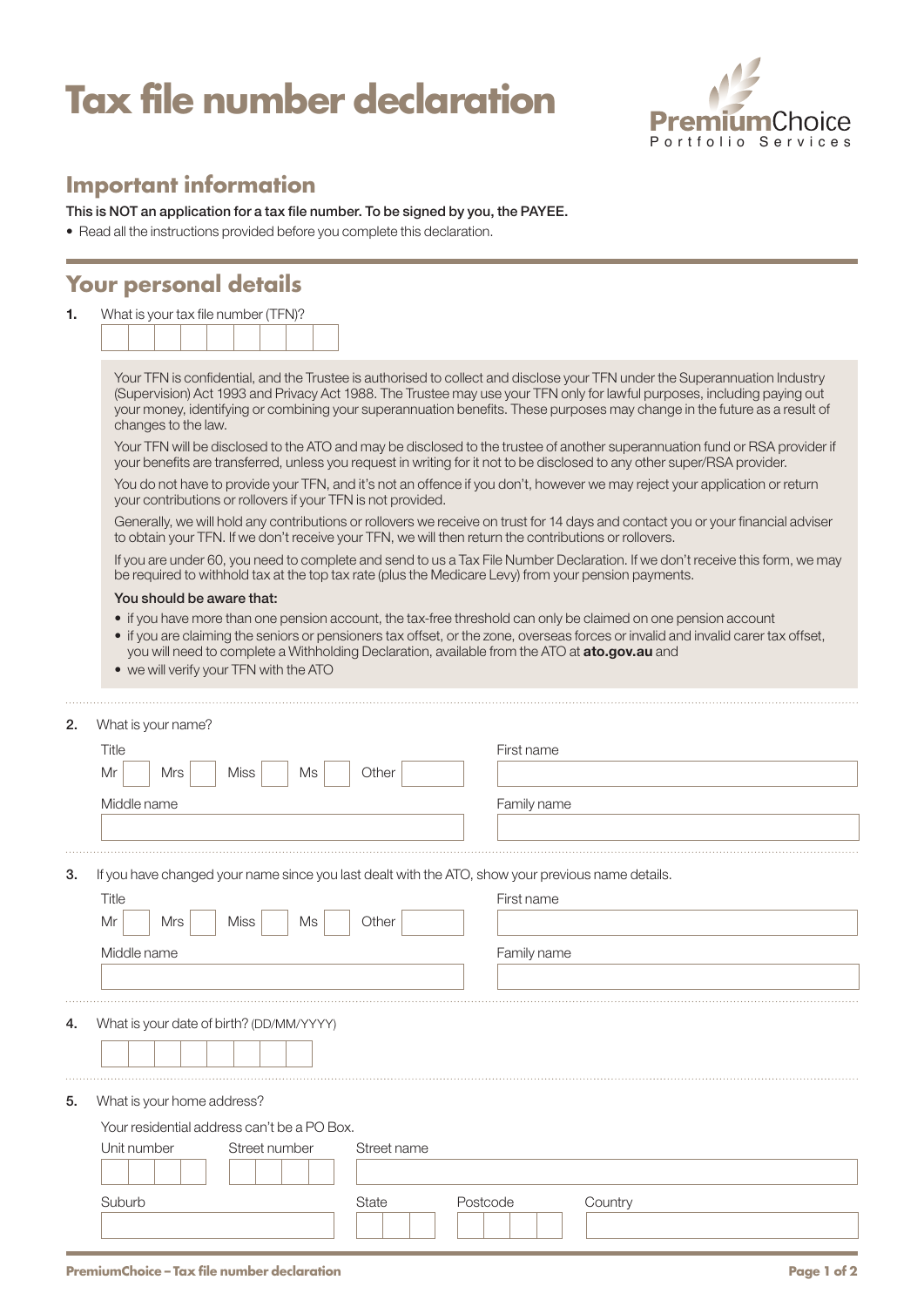## **Your personal details continued**

| On what basis are you paid?<br>6.                                                                                           |                                                                                                                                                                                                    |  |  |  |
|-----------------------------------------------------------------------------------------------------------------------------|----------------------------------------------------------------------------------------------------------------------------------------------------------------------------------------------------|--|--|--|
|                                                                                                                             | Superannuation or annuity income stream                                                                                                                                                            |  |  |  |
|                                                                                                                             | Other                                                                                                                                                                                              |  |  |  |
| 7.                                                                                                                          | Are you an Australian resident for tax purposes?                                                                                                                                                   |  |  |  |
|                                                                                                                             | You must answer 'No' to Question 8 below<br>No                                                                                                                                                     |  |  |  |
|                                                                                                                             | Go to the next question<br>Yes                                                                                                                                                                     |  |  |  |
| 8.                                                                                                                          | Do you want to claim the tax-free threshold from this payer?                                                                                                                                       |  |  |  |
|                                                                                                                             | Only claim the tax-free threshold from one payer at a time unless your total income from all sources for the financial year will be<br>less than the tax-free threshold.                           |  |  |  |
|                                                                                                                             | You must answer 'No' at Questions 9 and 10 below, unless you're a non-resident claiming a seniors and<br>No<br>pensioners, zone or overseas forces tax offset                                      |  |  |  |
|                                                                                                                             | Go to the next question<br>Yes                                                                                                                                                                     |  |  |  |
| Do you want to claim the seniors and pensioners tax offset by reducing the amount withheld from payments made to you?<br>9. |                                                                                                                                                                                                    |  |  |  |
|                                                                                                                             | Go to the next question<br>No                                                                                                                                                                      |  |  |  |
|                                                                                                                             | Complete a Withholding declaration (NAT 3093) but only if you are claiming the tax-free threshold<br>Yes<br>from this payer. If you have more than one payer, please call the ATO on 1300 360 221. |  |  |  |
| 10.                                                                                                                         | Do you want to claim a zone, overseas forces, dependent spouse or dependant (invalid and carer) tax offset by reducing the<br>amount withheld from payments made to you?                           |  |  |  |
|                                                                                                                             | No<br>Go to the next question                                                                                                                                                                      |  |  |  |
|                                                                                                                             | Yes<br>Complete a Withholding declaration (NAT 3093)                                                                                                                                               |  |  |  |
| 11.                                                                                                                         | a) Do you have an accumulated Higher Education Loan Program (HELP) debt?                                                                                                                           |  |  |  |
|                                                                                                                             | Go to part b below<br>No                                                                                                                                                                           |  |  |  |
|                                                                                                                             | Your payer will withhold additional amounts to cover any compulsory repayments.<br>Yes                                                                                                             |  |  |  |
|                                                                                                                             | b) Do you have an accumulated Financial Supplement debt?                                                                                                                                           |  |  |  |
|                                                                                                                             | Complete the declaration below<br>No                                                                                                                                                               |  |  |  |
|                                                                                                                             | Your payer will withhold additional amounts to cover any compulsory repayments<br>Yes                                                                                                              |  |  |  |

## **Declaration by payee**

I declare that the information I have given is true and complete.

| Name      |                   |
|-----------|-------------------|
| Signature |                   |
|           | Date (DD/MM/YYYY) |
| Χ         |                   |

Please note: There are penalties for deliberately making a false or misleading statement.

**IN-CONFIDENCE** (when completed)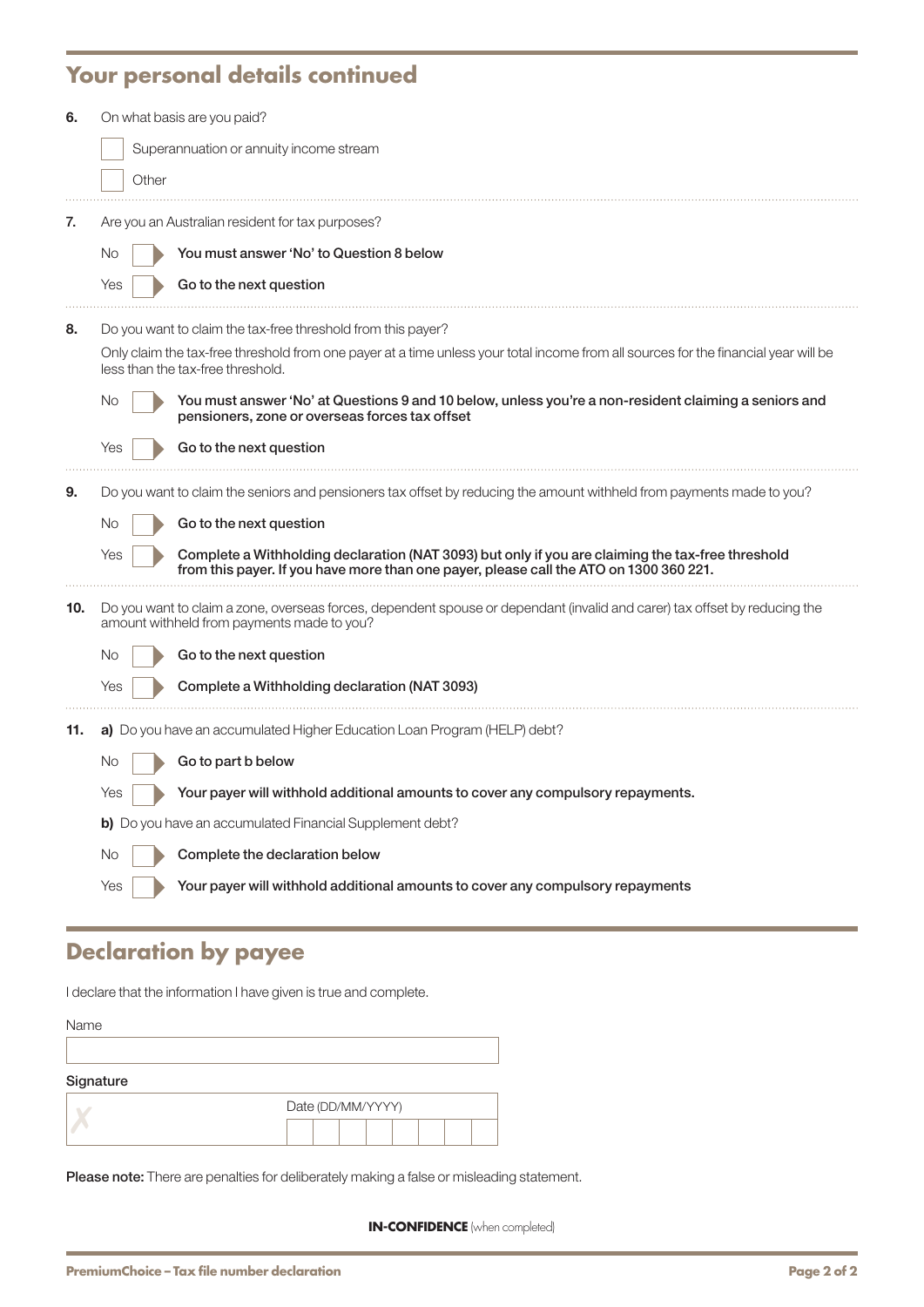# **Notice of intent to claim or vary a deduction for personal super contributions**



If you want to change or make more than one claim, use a separate form each time.

## **1. Your personal details**

| Account number                                     |                   | Contact telephone (business hours) |
|----------------------------------------------------|-------------------|------------------------------------|
|                                                    |                   |                                    |
| Title                                              |                   | First name                         |
| Miss<br>Mr<br>Mrs<br>Ms                            | Other             |                                    |
| Middle name                                        |                   | Family name                        |
| Date of birth (DD/MM/YYYY)                         | Email             |                                    |
| <b>Postal address</b>                              |                   |                                    |
| Street number<br>Unit number                       | PO Box            | Street name                        |
| Suburb                                             | State<br>Postcode | Country                            |
| <b>Super fund details</b>                          |                   |                                    |
| <b>Fund name: PremiumChoice Retirement Service</b> |                   |                                    |
| <b>Fund ABN: 70 479 285 132</b>                    |                   |                                    |

## **2. Your contributions**

| Financial year ended 30 June<br>Your personal contributions to<br>this fund in the above financial<br>year<br>\$ | The amount of these personal<br>contributions you will be claiming<br>as a tax deduction<br>\$<br>Note: The amount you intend to<br>claim as a tax deduction cannot<br>exceed the amount of personal<br>contributions made to this fund in<br>the above financial year. | Is this notice varying an earlier notice?<br>No, complete section 3A.<br>Yes, complete below and go to section 3B.<br>The amount of these personal contributions claimed in my<br>original notice<br>\$<br>Note: If you wish to increase the amount that you want to claim<br>as a deduction, you can do so provided you are still within the<br>time limits to lodge this notice of intent. However, you do not<br>lodge a variation notice. Instead you must lodge a second<br>notice specifying the <b>additional</b> amount you wish to claim and<br>complete section 3A. For more information visit ato.gov.au |
|------------------------------------------------------------------------------------------------------------------|-------------------------------------------------------------------------------------------------------------------------------------------------------------------------------------------------------------------------------------------------------------------------|---------------------------------------------------------------------------------------------------------------------------------------------------------------------------------------------------------------------------------------------------------------------------------------------------------------------------------------------------------------------------------------------------------------------------------------------------------------------------------------------------------------------------------------------------------------------------------------------------------------------|
|------------------------------------------------------------------------------------------------------------------|-------------------------------------------------------------------------------------------------------------------------------------------------------------------------------------------------------------------------------------------------------------------------|---------------------------------------------------------------------------------------------------------------------------------------------------------------------------------------------------------------------------------------------------------------------------------------------------------------------------------------------------------------------------------------------------------------------------------------------------------------------------------------------------------------------------------------------------------------------------------------------------------------------|

There may be limits to the amount you can claim as a result of withdrawals made during the financial year.

#### To authorise this notice please complete Section 3.

| NULIS Nominees (Australia) Limited (the Trustee) | PremiumChoice Retirement Service |
|--------------------------------------------------|----------------------------------|
| ABN 80 008 515 633 AFSL 236465                   | ABN 70 479 285 132               |